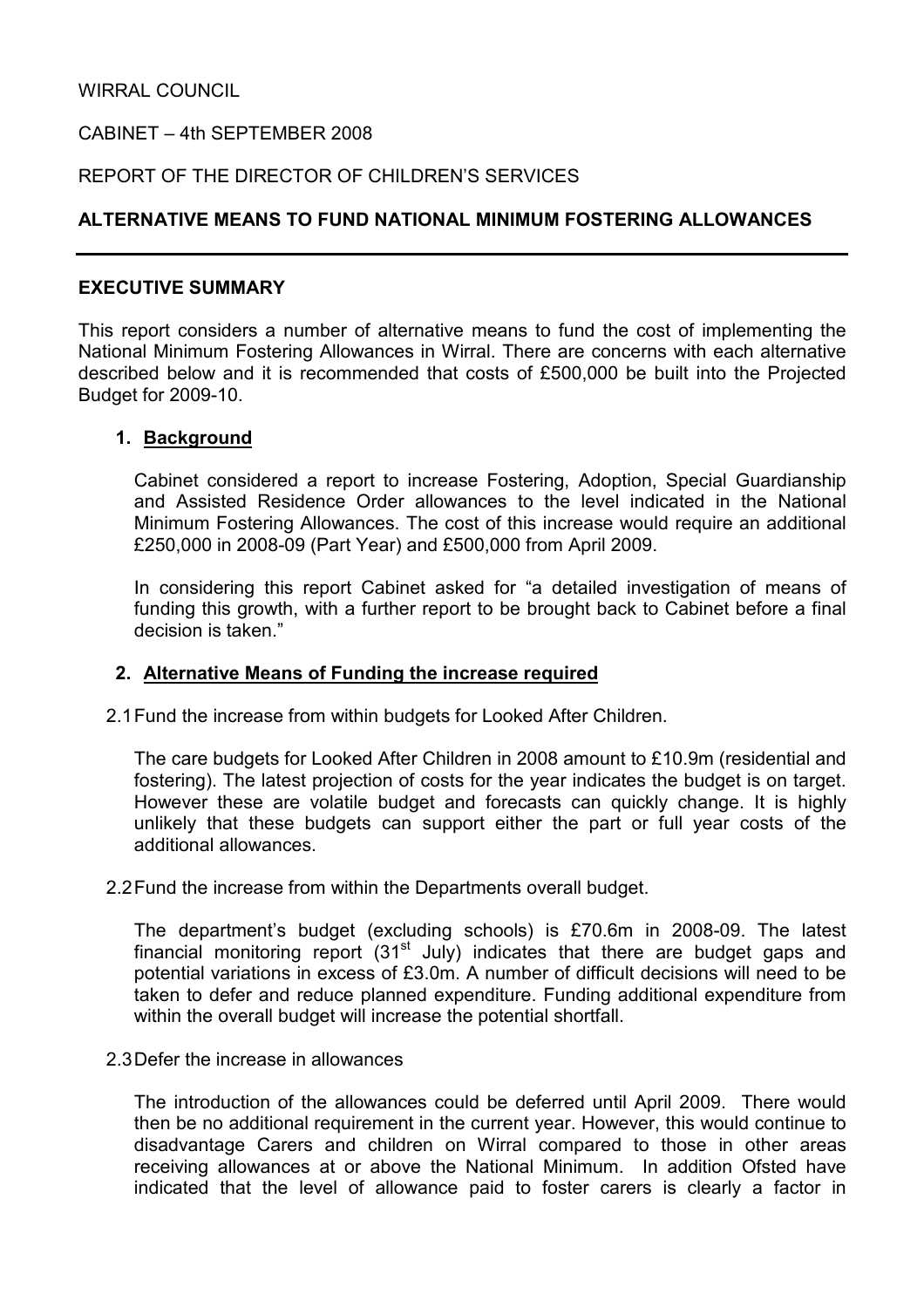determining Judgements they make about the carers ability to support Children looked after in achieving social and economic well being.

2.4 Fund from increases in grants / ABG

 It would be imprudent to fund an increase in ongoing allowances from short term fixed grants.

2.5 Fund the increase in future years from savings arising from reductions in the numbers of Looked After Children

It is planned that the numbers of Looked After Children placed in Independent Residential / Agency Foster Care will reduce in 2008-09. The budget saving from this (£650,000) has been built into budgets. Further reductions in 2009-10 and 2010-11 are anticipated and are part of the Department's Efficiency Plan. Meeting the additional fostering costs from this area will jeopardize future savings proposals.

 As part of the overall reduction in numbers of Looked After Children there are also fewer children in Foster Care. However in many cases the saving in Foster Allowances is offset by the continuing costs incurred as part of Special Guardianship Orders.

2.6 Restrict the Allowances to Foster care and Special Guardianship only

The initial report standardises allowances payable and makes no distinction between Fostering and Adoption. Adoption allowances have not previously been paid at the same rate as Fostering. If these allowances were excluded from this review the amount required to implement the national scheme would reduce by £100,000 to £400,000 in a full year. This is not recommended since it may deter foster carers from adoption where this is the plan, affecting outcomes for children in relation to providing safe secure and permanent placements.

2.7 A Gradual Introduction of the National Minimum Allowance

It is proposed that part of the Care Matters grant that is not committed this year is used to introduce part of the increase in allowance with the full increase commencing in April 2009 from growth. The amount available to fund the part introduction from 1<sup>st</sup> October is £125000. I have set out in the appendix how this is represented in terms of payments now and from the 1<sup>st</sup> October 2008.

## 3. Financial and Staffing Implications

The proposed full increase in Fostering, Adoption, Special Guardianship Order and Assisted Residence Order Allowances represent an increase on between 15% and 30% on the rates currently paid. The part increase from 1<sup>st</sup> October of £125,000, for 2008/2009 will be met from Care Matters Grant. The annual increase in costs across these forms of care will be £500,000, and therefore growth is required of £500,000 from April 2009.

#### 4 Equal Opportunities Implications

4.1 Foster care is available to all children/young people in care subject to an assessment that it is the most appropriate way of meeting their needs.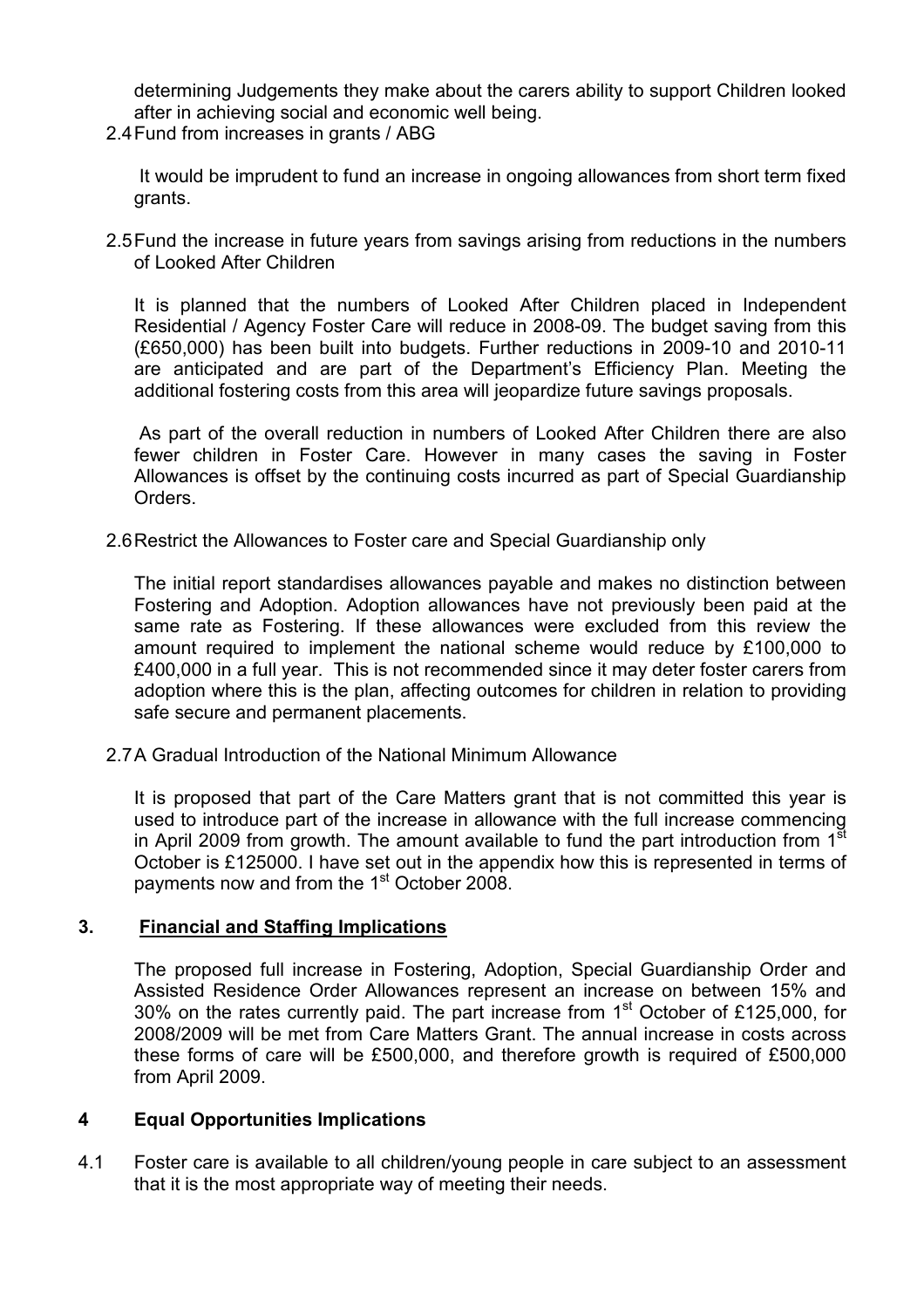4.2 Foster carers, Special Guardian's and Adopters are recruited from all sectors of the community.

# 5 Human Rights Implications

5.1 Article 8 (respect for family life) is particularly pertinent in consideration of the rights of children to be placed in a family setting wherever possible.

# 6 Local Agenda 21 Implications

- 6.1 The foster care service is committed to challenging the social exclusion experienced by children in care.
- 6.2 The increased development of a range of locally based foster care placements reduces travel by parents, carers and social workers.

# 7 Community Safety Implications

7.1 The aim of providing secure and stable foster placements and permanence to children/young people in care, is consistent with the aims of reducing offending and diverting young people from anti social behaviour.

# 8.0 Anti-poverty Implications

 The proposed introduction of the National Minimum Fostering Allowance is part of the drive to reduce child poverty.

## 9.0 Social Inclusion Implications

The proposed introduction of the National Minimum Fostering Allowance contributes to children in care being able to fully participate in activities and interests in the community.

## 10 Planning Implications

10.1 None

# 11 Local Member Support Implications

- 11.1 Children/young people placed with foster carers come from all Wards on the Wirral.
- 11.2 Foster carers, Special Guardians and Adopters live in all Wards on the Wirral.

## 12 Background Papers

12.1 Cabinet report 12<sup>th</sup> June 2008